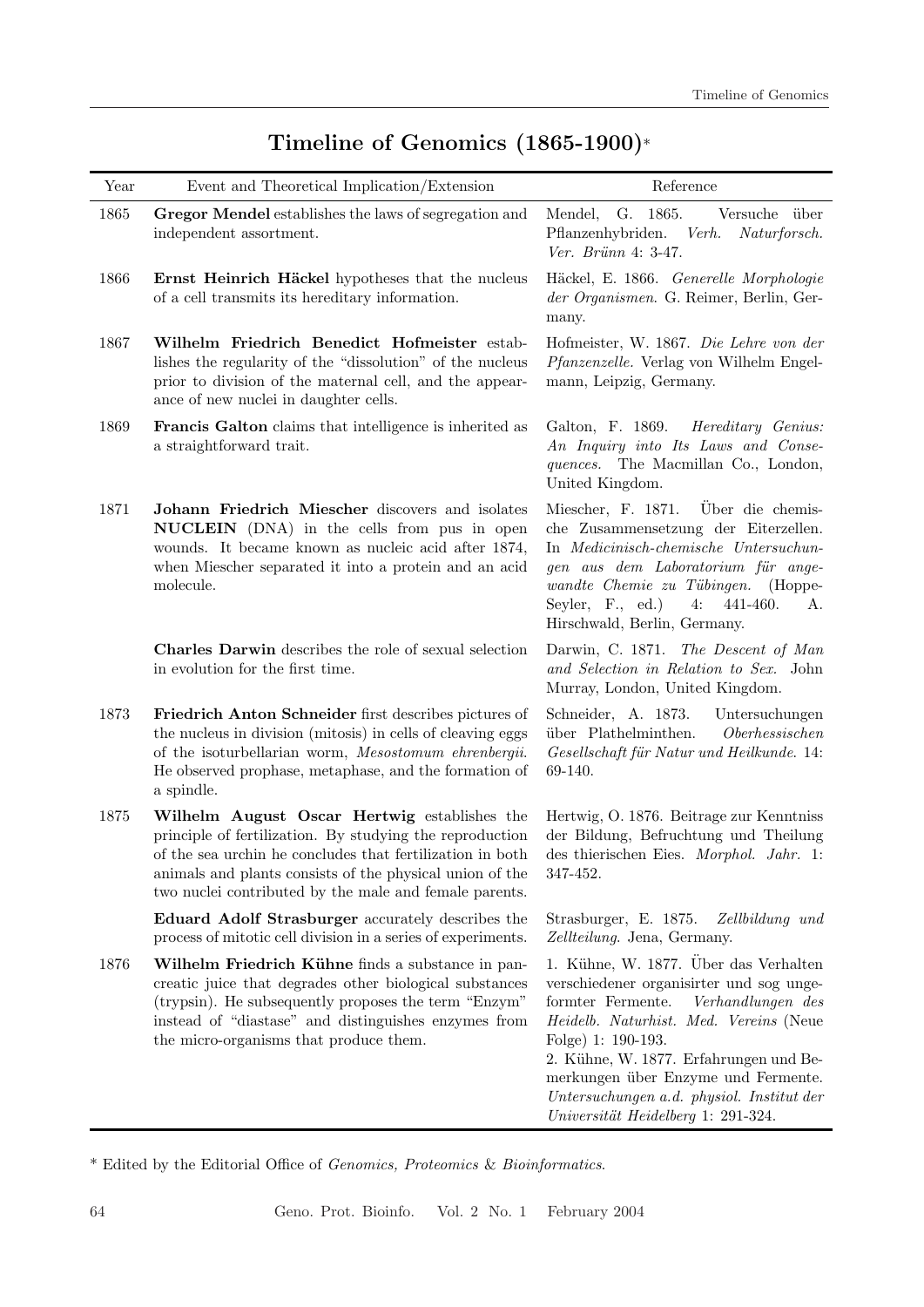| Year | Event and Theoretical Implication/Extension                                                                                                                                                                                                                                                                | Reference                                                                                                                                                                                                                                                                              |
|------|------------------------------------------------------------------------------------------------------------------------------------------------------------------------------------------------------------------------------------------------------------------------------------------------------------|----------------------------------------------------------------------------------------------------------------------------------------------------------------------------------------------------------------------------------------------------------------------------------------|
| 1876 | Edouard van Beneden discovers the cell center. He<br>found an extremely successful subject, eggs of the horse<br>roundworm (Ascaris megalocephala), which are large<br>and have few chromosomes $(\sim 4, \text{ as } \text{few} \text{ as } 2 \text{ in some})$<br>strains).                              | van Beneden, E. 1876.<br>Contributions<br>à l'histoire de la vésicule germinative et<br>du premier noyau embryonnaire.<br>Bull.<br>Acad. Roy. Sci. Belg. 41: 79.                                                                                                                       |
| 1877 | Hermann Fol reports watching the spermatozoon of a<br>starfish penetrate the egg. He saw the transfer of the in-<br>tact nucleus of the sperm into the egg, where it became<br>the male "pronucleus". Later in 1879, he proved that<br>fertilization has to be accomplished by a single sperma-<br>tozoon. | 1. Fol, H. 1877. Sur le commencement de<br>l'hénogénie chez divers animaux. Arch.<br>Zool. Exper. Gen. 6: 145-169.<br>2. Fol, H. 1879. Recherches sur la fécon-<br>dation et le commencement de l'héno-<br>génie chez divers animaux. Mem. Soc.<br>Phys. Hist. Nat. Geneve 26: 92-397. |
| 1878 | W. Schleicher coins the term KARYOKINESIS.                                                                                                                                                                                                                                                                 | Schleicher, W. 1878. Die Knorpelzell-<br>teilung. Arch. Mikr. Anat. 16: 248-300.                                                                                                                                                                                                       |
| 1879 | Albrecht Kossel (1910 Nobel Prize Laureate for Phys-<br>iology or Medicine) isolates nucleoproteins from the<br>heads of fish sperm cells.                                                                                                                                                                 |                                                                                                                                                                                                                                                                                        |
| 1881 | Edouard-Gérard Balbiani finds the Dipteran, Chi-<br>ronomus, has large banded chromosomes in its salivary<br>gland nuclei. This is later found to be true for Diptera<br>in general.                                                                                                                       | Balbiani, E.G. 1881. Sur la structure de<br>noyau des cellules salivaires chez les larves<br>de Chironomus. Zool. Anz. 4: 637-641,<br>662-666.                                                                                                                                         |
|      | Wilhelm Olbers Focke coins the term XENIA to<br>denote immediate effect of pollen on the endosperm in<br>the maize seed.                                                                                                                                                                                   | Focke, W.O. 1881.<br>Die Pflanzenmis-<br>chlinge. Bornträger, Berlin, Germany.                                                                                                                                                                                                         |
| 1882 | Robert Koch (1905 Nobel Prize Laureate for Physiol-<br>ogy or Medicine) develops a technique for staining and<br>identifying bacteria in pure culture by plating them on                                                                                                                                   | Koch, R. 1882. Die Atiologie der Tu-<br>berkulose. Berl. Klin. Wochenschr. 15:<br>221-230.                                                                                                                                                                                             |
|      | solid media (first gelatin, later agar).                                                                                                                                                                                                                                                                   |                                                                                                                                                                                                                                                                                        |
|      | Walther Flemming discovers lampbrush chromo-<br>somes, and coins the terms CHROMATIN, MITO-<br>SIS, and SPIREME.                                                                                                                                                                                           | Flemming, W. 1882. Zellsubstanz, Kern<br>und Zellteilung. F. C. W. Vogel, Leipzig,<br>Germany.                                                                                                                                                                                         |
|      | Eduard Adolf Strasburger coins the terms CYTO-<br>PLASM and NUCLEOPLASM.                                                                                                                                                                                                                                   |                                                                                                                                                                                                                                                                                        |
| 1883 | Carl de Laval invents the first centrifuge.                                                                                                                                                                                                                                                                |                                                                                                                                                                                                                                                                                        |
|      | Wilhelm Roux proposes a possible explanation for the<br>function of mitosis that mitosis provides correct and uni-<br>form division of the nuclear substance into two equal and<br>identical halves.                                                                                                       | Roux, W. 1883. Uber die Bedeutung der<br>Kerntheilungsfiguren: Eine hypothetische<br>Eršrterung.<br>Engelmann, Leipzig, Ger-<br>many.                                                                                                                                                  |
|      | Edouard van Beneden announces the principles of<br>inheritable continuity of chromosomes and reports the<br>occurrence of chromosome reduction at germ cell forma-<br>tion. The sperm and egg are haploid and fertilization<br>restores the diploid chromosome number.                                     | van Beneden, E. 1883. Recherches sur<br>la maturation de l'oeuf et la fécondation.<br>Arch. Biol. 4: 610-620.                                                                                                                                                                          |
|      | August Friedrich Leopold Weismann points out<br>the distinction in animals between the somatic cell line<br>and the germ cells, stressing that only changes in germ<br>cells are transmitted to further generations.                                                                                       | Über die Verer-<br>Weismann, A. 1883.<br>berung. Ein Vortrag, Jena, Germany.                                                                                                                                                                                                           |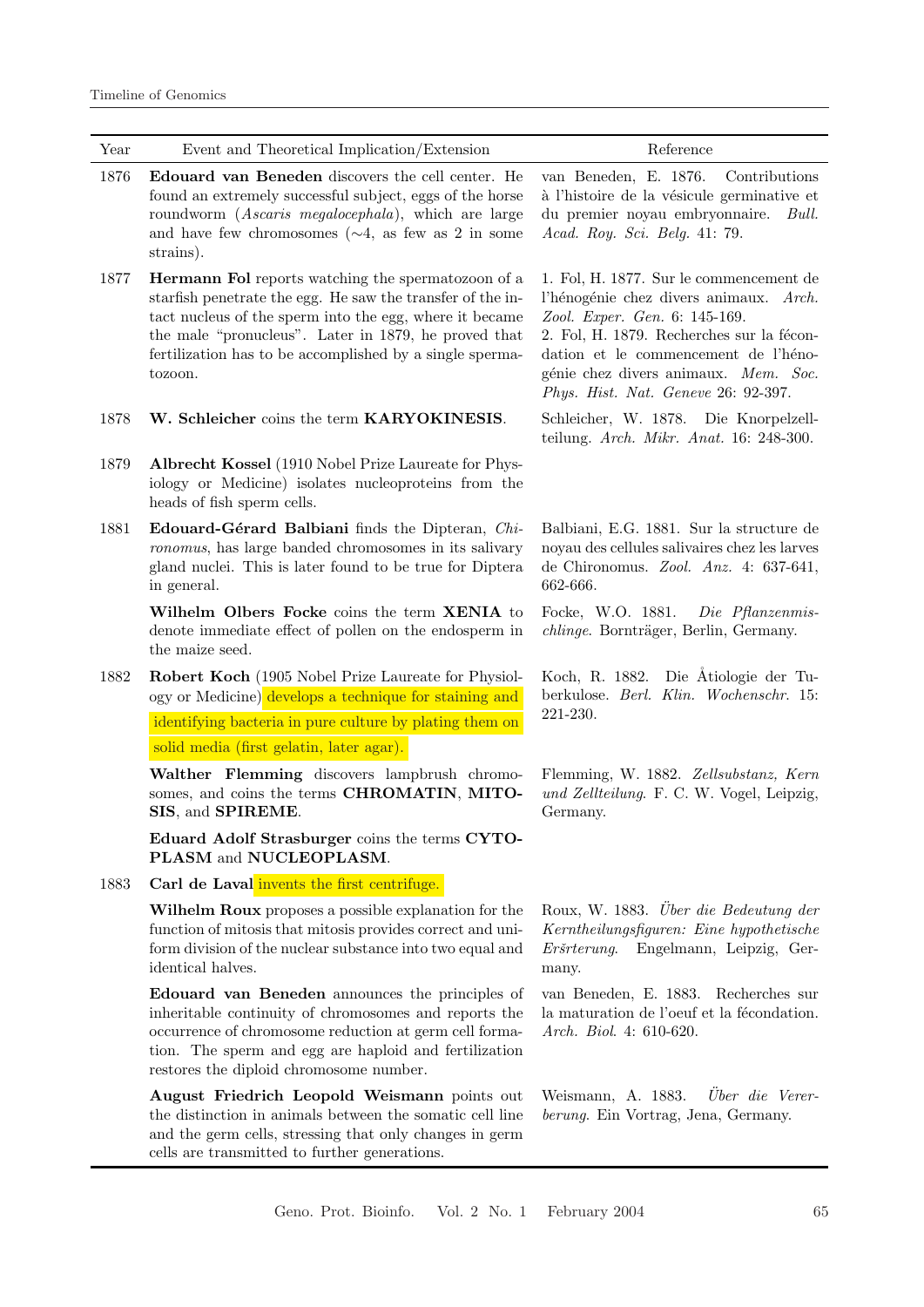| Year      | Event and Theoretical Implication/Extension                                                                                                                                                                                 | Reference                                                                                                                                                                                                                                                                                                                                                                                                                                                                                                                                                                                                                                                                                                                                                                                                                                                                                                                                 |
|-----------|-----------------------------------------------------------------------------------------------------------------------------------------------------------------------------------------------------------------------------|-------------------------------------------------------------------------------------------------------------------------------------------------------------------------------------------------------------------------------------------------------------------------------------------------------------------------------------------------------------------------------------------------------------------------------------------------------------------------------------------------------------------------------------------------------------------------------------------------------------------------------------------------------------------------------------------------------------------------------------------------------------------------------------------------------------------------------------------------------------------------------------------------------------------------------------------|
| 1883-1903 | Albrecht Kossel discovers that DNA contains<br>the bases, adenine $(A)$ , cytosine $(C)$ , guanine<br>$(G)$ , and thymine $(T)$ .                                                                                           | Guanine<br>1. Kossel, A. 1883. Chem. Ber. 17: 537.<br>2. Kossel, A. 1883-1884. Z. Physiol. Chem.<br>8: 404.<br>Adenine and Thymine<br>3. Kossel, A. 1885. Chem. Ber. 18: 79.<br>4. Kossel, A. 1886. Z. Physiol. Chem. 10:<br>248.<br>5. Kossel, A. 1887. Chem. Ber. 20: 3356.<br>6. Kossel, A. 1888. Z. Physiol. Chem. 12:<br>241.<br>7. Kossel, A. 1888. Über eine neue base auf<br>den pflanzenreich. Chem. Ber. 21: 2164.<br>8. Kossel, A. and Neumann, A. 1893. Über<br>das Thymin, ein Spaltungsproduct der<br>Nucleinsäure. Chem. Ber. 26: 2753-<br>2756.<br>9. Kossel, A. and Neumann, A. 1894. Dars-<br>tellung und Spaltungsproducte der Nu-<br>cleinsäure (Adenylsäure). Chem. Ber. 27:<br>2215-2222.<br>10. Kossel, A. 1896. Z. Physiol. Chem. 22:<br>188.<br>Cytosine<br>11. Kossel, A. and Steudel, H.Z. 1903.<br>Physiol. Chem. 38: 49.<br>Uracil<br>12. Kossel, A. and Steudel, H.Z. 1902-1903.<br>Physiol. Chem. 37: 245. |
| 1884      | Adolf<br>Eduard<br>Strasburger creats<br>the<br>terms PROPHASE, METAPHASE,<br>and<br>ANAPHASE.                                                                                                                              | Strasburger, E. 1884. Die Controversen der<br>indirecten Kemtheilung. Arch. Mikr. Anat.<br>23:301.                                                                                                                                                                                                                                                                                                                                                                                                                                                                                                                                                                                                                                                                                                                                                                                                                                        |
| 1884-1885 | Eduard<br>Hertwig,<br>Strasburger,<br>Oscar<br>Rudolf Albert von Kölliker, and August<br>Weismann, independently of one another, put<br>forward the hypothesis that the nucleus is the<br>carrier of hereditary properties. | 1. Hertwig, O. 1884. Untersuchungenzur<br><i>Morphologie und Physiologie der Zelle.</i> Vlg.<br>G. Fischer, Jena, Germany.<br>2. Strasburger, E. 1884. Neue Untersuchun-<br>gen uber den Befruchtungsvorgang bei den<br>Phanerogamen als Grunglagefur eine Theo-<br>rie der Zeugung. Jena, Germany.                                                                                                                                                                                                                                                                                                                                                                                                                                                                                                                                                                                                                                       |
| 1885      | August Weismann advocates the GERM-<br><b>PLASM</b> theory and establishes the Weismann<br>Barrier. This eventually led to the rediscovery<br>of Gregor Mendel's work.                                                      | 1. Weismann, A. 1885. The continuity of<br>the germ-plasm as the foundation of a the-<br>ory of heredity. In Essays Upon Heredity<br>and Kindred Biological Problems. 1889. Ox-<br>ford at the Clarendon Press, United King-<br>dom.<br>2. Weismann, A. 1893. The Germ-Plasm.<br>Charles Scribner's Sons, New York, United<br>States.                                                                                                                                                                                                                                                                                                                                                                                                                                                                                                                                                                                                     |
|           | Carl Rabl theorizes the individuality of chro-<br>mosomes in all stages of the cell cycle.                                                                                                                                  | Rabl, C. 1885. Über Zellteilung. Morph.<br>Jahrbuch. 10: 214-330.                                                                                                                                                                                                                                                                                                                                                                                                                                                                                                                                                                                                                                                                                                                                                                                                                                                                         |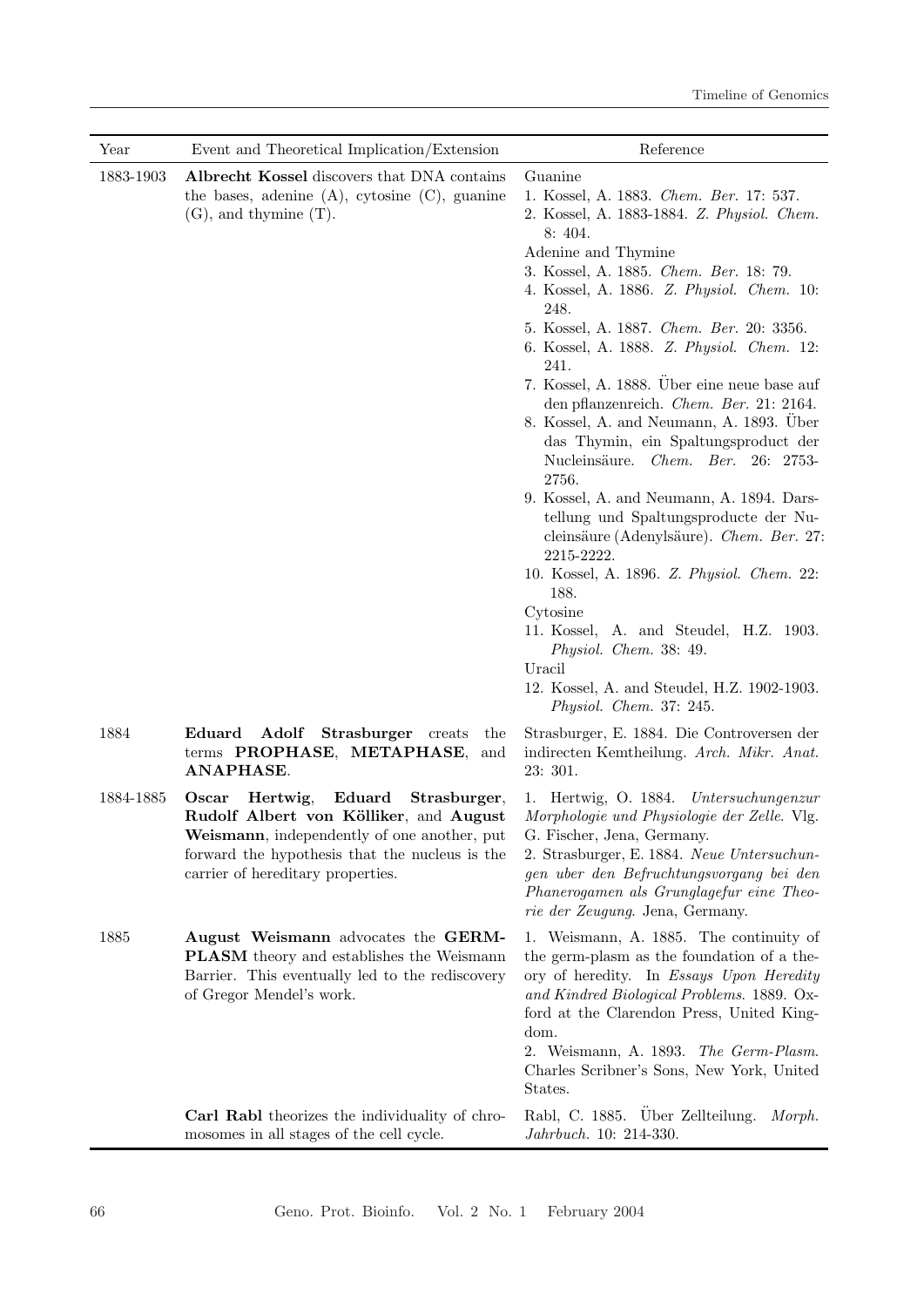| Year     | Event and Theoretical Implication/Extension                                                                                                                                                                                                                               | Reference                                                                                                                                                                                                                |
|----------|---------------------------------------------------------------------------------------------------------------------------------------------------------------------------------------------------------------------------------------------------------------------------|--------------------------------------------------------------------------------------------------------------------------------------------------------------------------------------------------------------------------|
| 1887     | <b>August Weismann</b> elaborates an all-encompassing<br>theory of chromosome behaviour during cell division and<br>fertilization, and predicts the occurrence of a reduction<br>division (meiosis) in all sexual organisms.                                              | Weismann, A. 1887.<br>On the number<br>of polar bodies and their significance in<br>heredity. In Essays Upon Heredity and<br>Kindred Biological Problems. 1889. Ox-<br>ford at the Clarendon Press, United King-<br>dom. |
|          | Wilhelm Roux suggests that the linear arrangements<br>of chromosomes are transmitted equally to both daugh-<br>ter cells at meiosis.                                                                                                                                      |                                                                                                                                                                                                                          |
|          | Edouard van Beneden demonstrates chromosome re-<br>duction in gamete maturation and discovers each species<br>has a fixed number of chromosomes, thereby confirming<br>August Weismann's predictions.                                                                     | van Beneden, E. and Neyt, A. 1887.<br>Nouvelles recherches sur la fécondation<br>et la division mitosique chez l'Ascaride<br>mégalocéphale. Bull. Acad. Roy. Sci.<br><i>Belg.</i> , n.s. 14: 238.                        |
|          | Richard Julius Petri invents the Petri dish, a new<br>type of microbe culture dish for semi-solid media.                                                                                                                                                                  | Petri, R.J. 1887. Eine kleine Modifica-<br>tion des Koch'schens plattenverfahrens.<br>Centralblatt für bacteriologie und Para-<br>sitenkunde 1: 279-280.                                                                 |
|          | Hermann Emil Fischer (1902 Nobel Prize Laureate<br>for Chemistry) elaborates the structural patterns of pro-<br>teins.                                                                                                                                                    |                                                                                                                                                                                                                          |
| 1888     | Heinrich Wilhelm Gottfried von Waldeyer-Hartz<br>coins the term CHROMOSOME.                                                                                                                                                                                               | Waldeyer, W. 1888. Uber Karyokineze<br>und ihre Beziehung zu den Befruch-<br>tungsvorgängen. Arch. Mikr. Anat. 32:<br>1.                                                                                                 |
| 1889     | Francis Galton formulates the Law of Ancestral In-<br>heritance, a statistical description of the relative contri-<br>butions to heredity made by one's ancestors.                                                                                                        | Galton, F. 1889.<br>Natural Inheritance.<br>The Macmillan Co., London, United<br>Kingdom.                                                                                                                                |
|          | Richard Altmann renames nuclein as NUCLEIC<br>ACID.                                                                                                                                                                                                                       |                                                                                                                                                                                                                          |
| 1890     | Theodor Boveri establishes two main theories of in-<br>dividuality and continuity of chromosome: (1) Chro-<br>mosomes remain organized and individual structures<br>through the process of cell division; (2) Sperm and egg<br>contribute the same number of chromosomes. | Boveri, T. 1890.<br>Zellenstudien III:<br>über das Verhalten der chromatischen<br>Kemsubstanz bei der Bildung der Rich-<br>tungskorper und bei der Befruchtung.<br>Jena. Zeit. Naturwiss. 24: 374.                       |
|          | Richard Altmann develops the theory of the proto-<br>plasm granular structure: elements of the protoplasm<br>are "bioblasts" (granules), independent microorganisms.<br>Altmann's "bioblasts" were later identified as mitochon-<br>dria.                                 | Altmann, R. 1890.<br>Die Elementaror-<br>ganismen und ihre Beziehungen zu der<br>Zellen. Veit & Comp, Leipzig, Germany.                                                                                                  |
| 1892     | invents the first system of finger-<br>Francis<br>Galton                                                                                                                                                                                                                  | Galton, F. 1892.<br><i>Fingerprints.</i><br>The                                                                                                                                                                          |
|          | printing.                                                                                                                                                                                                                                                                 | Macmillan Co., London, United King-<br>dom.                                                                                                                                                                              |
| $1894\,$ | Martin<br>Heidenhain<br>introduces<br>the<br>term<br>TELOPHASE.                                                                                                                                                                                                           | Heidenhain, M. 1894. Arch. Mikr. Anat.<br>43: 423.                                                                                                                                                                       |
|          | Hans Driesch finds that all nuclei of an organism are<br>equipotential but varied in their activity in accordance<br>with the differentiation of tissues.                                                                                                                 | Driesch, H. 1894. Analytische Theorie<br>der organischen Entwicklung. W. Engel-<br>mann, Leipzig, Germany.                                                                                                               |